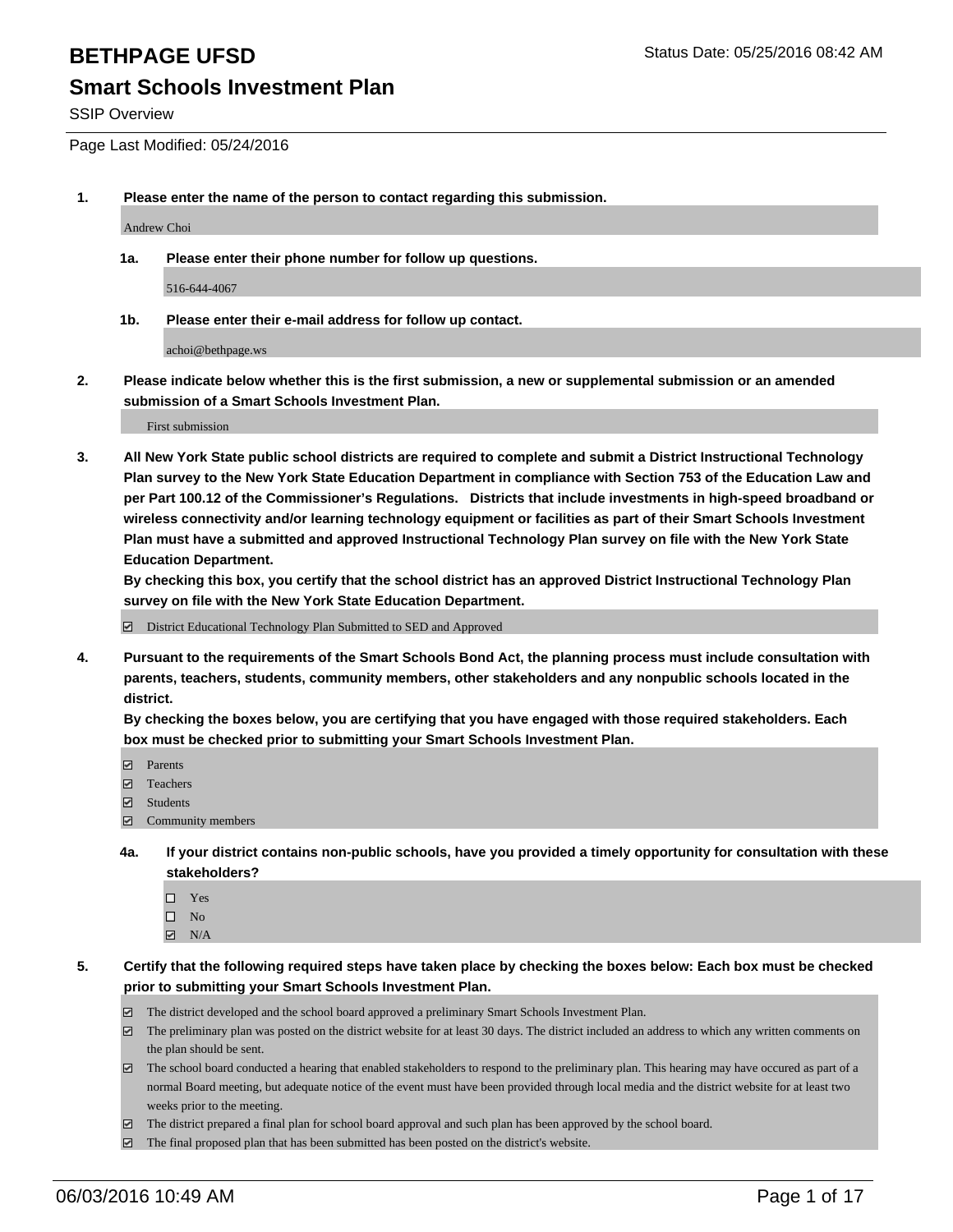SSIP Overview

Page Last Modified: 05/24/2016

**5a. Please upload the proposed Smart Schools Investment Plan (SSIP) that was posted on the district's website. Note that this should be different than your recently submitted Educational Technology Survey. The Final SSIP, as approved by the School Board, should also be posted on the website and remain there during the course of the projects contained therein.**

Smart Schools Bond Act Application - Revised 01.19.16.pdf Smart Schools Bond Act Final Investment Plan.pdf

**6. Please enter an estimate of the total number of students and staff that will benefit from this Smart Schools Investment Plan based on the cumulative projects submitted to date.**

3,331

**7. An LEA/School District may partner with one or more other LEA/School Districts to form a consortium to pool Smart Schools Bond Act funds for a project that meets all other Smart School Bond Act requirements. Each school district participating in the consortium will need to file an approved Smart Schools Investment Plan for the project and submit a signed Memorandum of Understanding that sets forth the details of the consortium including the roles of each respective district.**

 $\Box$  The district plans to participate in a consortium to partner with other school district(s) to implement a Smart Schools project.

**8. Please enter the name and 6-digit SED Code for each LEA/School District participating in the Consortium.**

| Partner LEA/District | <b>ISED BEDS Code</b> |
|----------------------|-----------------------|
| (No Response)        | (No Response)         |

**9. Please upload a signed Memorandum of Understanding with all of the participating Consortium partners.**

(No Response)

### **10. Your district's Smart Schools Bond Act Allocation is:**

\$1,128,764

**11. Enter the budget sub-allocations by category that you are submitting for approval at this time. If you are not budgeting SSBA funds for a category, please enter 0 (zero.) If the value entered is \$0, you will not be required to complete that survey question.**

|                                       | Sub-<br>Allocations |
|---------------------------------------|---------------------|
| School Connectivity                   | 243,432             |
| Connectivity Projects for Communities | O                   |
| <b>Classroom Technology</b>           | 168,600             |
| Pre-Kindergarten Classrooms           |                     |
| Replace Transportable Classrooms      |                     |
| High-Tech Security Features           | O                   |
| Totals:                               | 412,032.00          |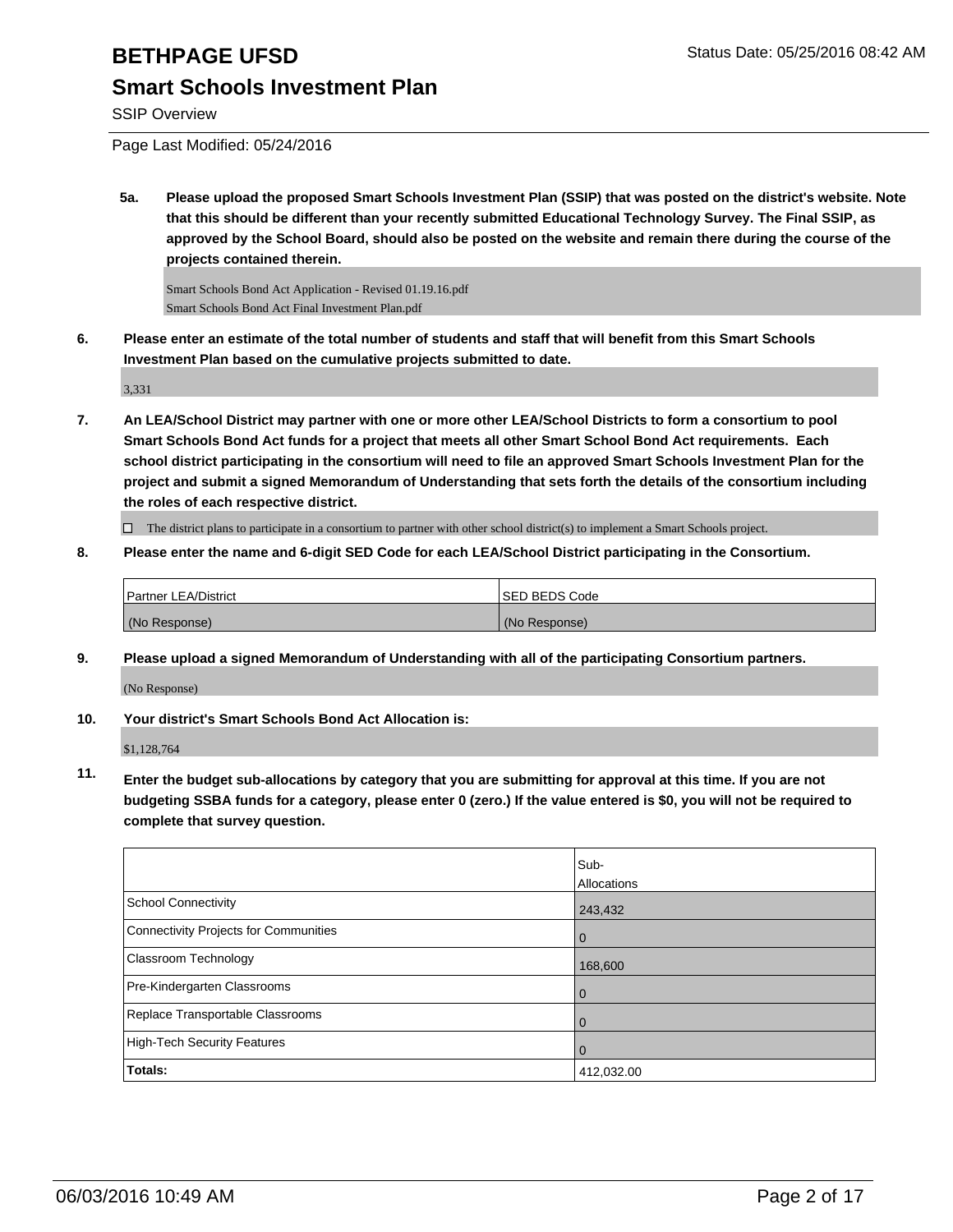# **BETHPAGE UFSD** Status Date: 05/25/2016 08:42 AM **Smart Schools Investment Plan**

School Connectivity

Page Last Modified: 05/24/2016

- **1. In order for students and faculty to receive the maximum benefit from the technology made available under the Smart Schools Bond Act, their school buildings must possess sufficient connectivity infrastructure to ensure that devices can be used during the school day. Smart Schools Investment Plans must demonstrate that:**
	- **sufficient infrastructure that meets the Federal Communications Commission's 100 Mbps per 1,000 students standard currently exists in the buildings where new devices will be deployed, or**
	- **is a planned use of a portion of Smart Schools Bond Act funds, or**
	- **is under development through another funding source.**

**Smart Schools Bond Act funds used for technology infrastructure or classroom technology investments must increase the number of school buildings that meet or exceed the minimum speed standard of 100 Mbps per 1,000 students and staff within 12 months. This standard may be met on either a contracted 24/7 firm service or a "burstable" capability. If the standard is met under the burstable criteria, it must be:**

**1. Specifically codified in a service contract with a provider, and**

**2. Guaranteed to be available to all students and devices as needed, particularly during periods of high demand, such as computer-based testing (CBT) periods.**

**Please describe how your district already meets or is planning to meet this standard within 12 months of plan submission.**

Bethpage Schools is currently a member of the Nassau BOCES Bo-TIE network. Through this network, Bo-TIE provides member school districts with Internet Access through Lightower. As of May 2016, Bethpage Schools subscriber bandwidth is 200 Mbps (WAN) with 1 Gb connection between school buildings (LAN). The Bo-TIE network also has burstability built in, which allows Bethpage Schools to request additional bandwidth, as necessary. Our current bandwidth has adequately supported 832 computers and 2,566 mobile devices that depend on our network to access the Internet and other network resources. Our current district enrollment is 2,882 students. We do acknowledge ConnectEd and the FCC's broadband goal of 100 Mbps per 1,000 students enrolled in our district and as such will take the steps necessary to increase our bandwidth to meet this speed standard. For the 2016-17 school year, we have budgeted and planned to increase our bandwidth to 300 Mbps, allowing us to meet ConnectEd and FCC's speed standard based on our enrollment.

More information about the Bo-TIE network can be found at www.nassauboces.org/Page/4673.

- **1a. If a district believes that it will be impossible to meet this standard within 12 months, it may apply for a waiver of this requirement, as described on the Smart Schools website. The waiver must be filed and approved by SED prior to submitting this survey.**
	- $\Box$  By checking this box, you are certifying that the school district has an approved waiver of this requirement on file with the New York State Education Department.

### **2. Connectivity Speed Calculator (Required)**

|                         | INumber of<br>Students | Multiply by<br>100 Kbps | Divide by 1000 Current Speed<br>to Convert to<br>Reauired<br>Speed in Mb | lin Mb | <b>I</b> Expected<br>Speed to be<br>Attained Within   Required<br>12 Months | Expected Date<br>When<br>Speed Will be<br>l Met |
|-------------------------|------------------------|-------------------------|--------------------------------------------------------------------------|--------|-----------------------------------------------------------------------------|-------------------------------------------------|
| <b>Calculated Speed</b> | 2,882                  | 288.200                 | 288.2                                                                    | 200    | 300 Mbps                                                                    | 09/01/2016                                      |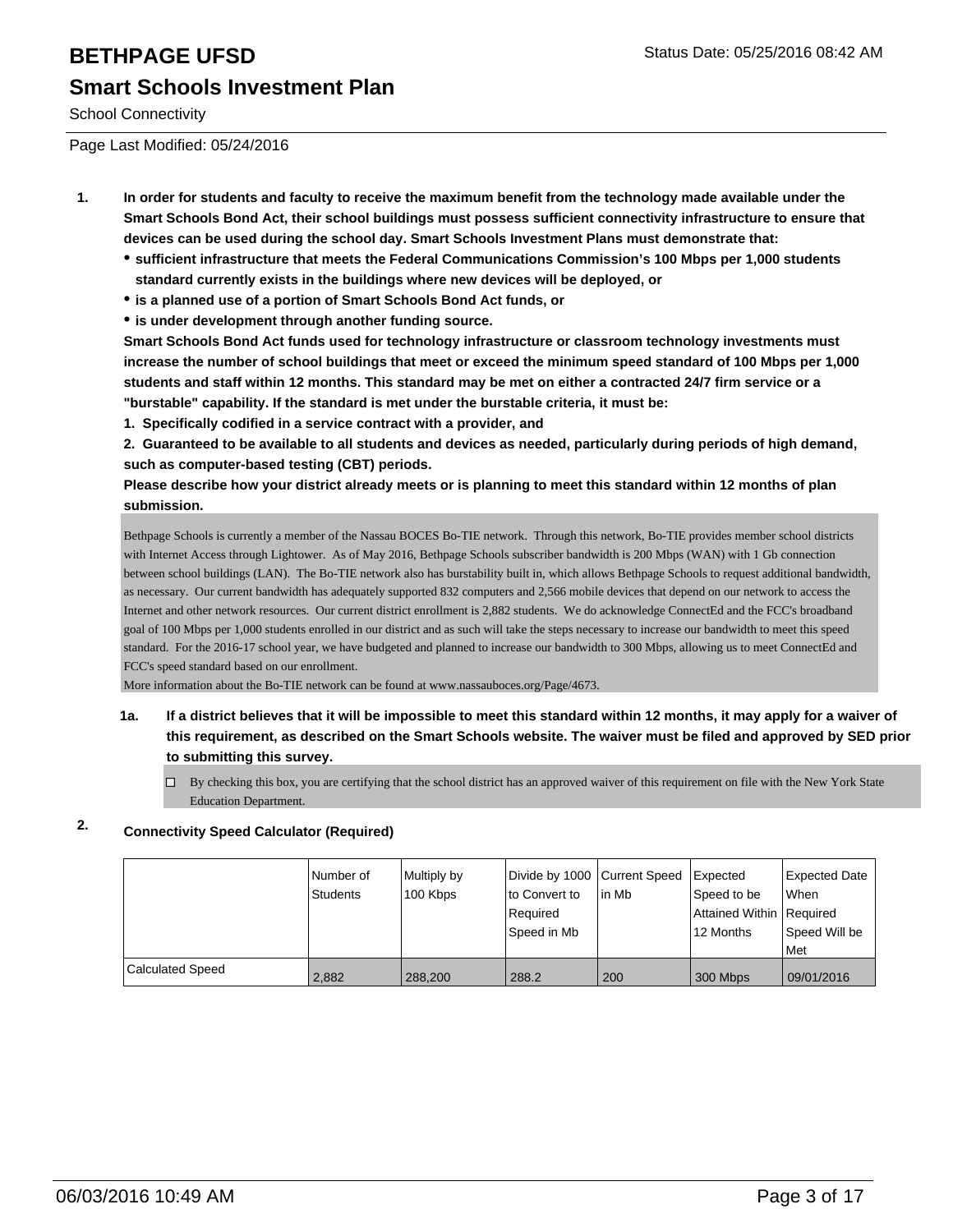# **BETHPAGE UFSD** Status Date: 05/25/2016 08:42 AM **Smart Schools Investment Plan**

School Connectivity

Page Last Modified: 05/24/2016

### **3. Briefly describe how you intend to use Smart Schools Bond Act funds for high-speed broadband and/or wireless connectivity projects in school buildings.**

Bethpage Schools continues to provide our school community with resources that improve teaching, learning, productivity, communication, and collaboration. We continue to take advantage of the opportunities that emerging and evolving technology provides by integrating applicable tools to support teaching and learning. We understand that in order to maximize instructional time and optimal use of technology resources, our network infrastructure and "backbone" are vital prerequisites and must be able to support the technology tools available for teachers and students. We intend to use a portion of our Smart Schools Bond Act allocated funds to replace aging network infrastructure equipment nearing end of life and replace equipment that prohibits us from leveraging faster network access speeds to classrooms. More specifically, we will look to replace network switches that have been running 24/7/365 for over the last ten years and those limit us to running 100 Mb to our classrooms (compared to 1 Gb).

**4. Briefly describe the linkage between the district's District Instructional Technology Plan and the proposed projects. (There should be a link between your response to this question and your response to Question 1 in Part E. Curriculum and Instruction "What are the district's plans to use digital connectivity and technology to improve teaching and learning?)**

In our Instructional Technology Plan Survey, Part E, Question 1; we spotlighted our 1:1 Google Chromebook initiative that provides our students in Grades 3-10 regular access to a cost-effective device to support teaching and learning. Bethpage Schools is planning on expanding our 1:1 Google Chromebook initiative to Grades 11 and 12 over the 2016-17 and 2017-18 school years. Our proposed projects using a portion of the Smart Schools Bond Act allocated funds will assist with our vision of future success of our instructional technology program by ensuring the the prerequisite network infrastructure and backbone can support the growing number of 1:1 Google Chromebooks and the other technology tools available district-wide for teachers and students.

**5. If the district wishes to have students and staff access the Internet from wireless devices within the school building, or in close proximity to it, it must first ensure that it has a robust Wi-Fi network in place that has sufficient bandwidth to meet user demand.**

### **Please describe how you have quantified this demand and how you plan to meet this demand.**

We currently have a Google Chromebook 1:1 initiative in Grades 3-10, where the Chromebooks in Grades 3-5 are 1:1 in school and the Chromebooks in Grades 6-10 are 1:1 in school and at home. We plan to expand our 1:1 Google Chromebook program to Grades 11-12 during the 2016-17 and 2017-18 school years. Prior to Google Chromebook deployments, each of our school building's wireless networks were upgraded to ensure that our teachers and students can use these devices to support teaching and learning. As of February 2016, our wireless network adequately supports the 2,266 Google Chromebooks and other mobile learning devices across the district.

- In our three elementary schools, wireless-N access points were installed in December 2012 and additional access points were added in March 2014 to facilitate Google Chromebook usage.
- At John F. Kennedy Middle School, wireless capability was established in July 2008. In July 2013, the entire building was upgraded to wireless-N access points. There are now access points in every classroom, gymnasium, cafeteria, auditorium, and faculty work spaces.
- At Bethpage High School, wireless capability was established in 2007. In 2014, wireless-AC access points were installed prior to the first wave of the 1:1 Google Chromebook usage for Grade 9 students. There are now access points in every classroom, cafeteria, and most office spaces. In 2013, Bethpage Schools joined the Nassau BOCES Bo-TIE network to obtain Internet Access from Lightower. Bo-TIE has redundancy and burstability built in to allow subscriber school districts to request additional bandwidth from Nassau BOCES, as necessary. More information about Bo-TIE can be found at www.nassauboces.org/Page/4673.
- **6. As indicated on Page 5 of the guidance, the Office of Facilities Planning will have to conduct a preliminary review of all capital projects, including connectivity projects.**

Project Number

28-05-21-03-7-999-BA1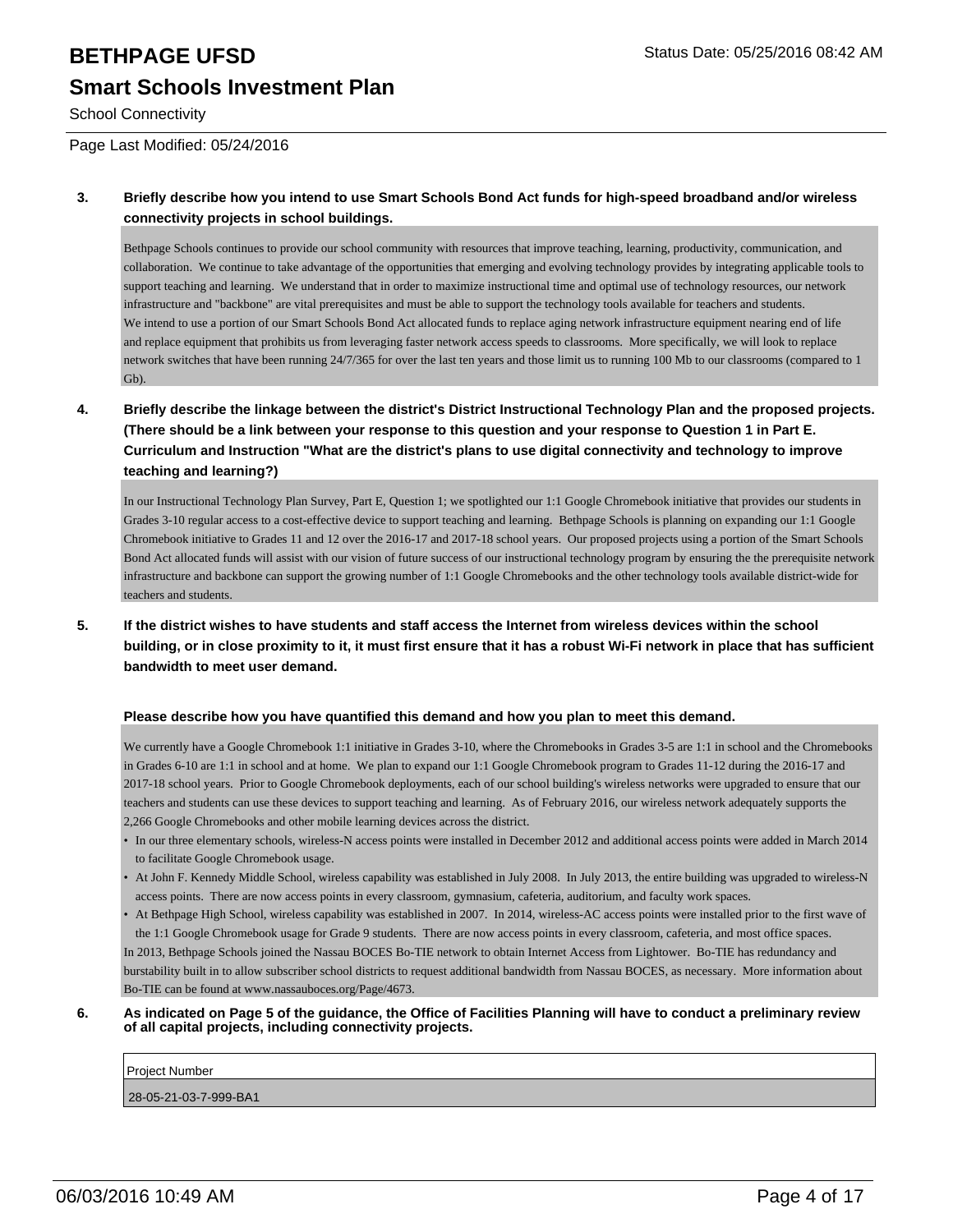# **BETHPAGE UFSD** Status Date: 05/25/2016 08:42 AM **Smart Schools Investment Plan**

### School Connectivity

Page Last Modified: 05/24/2016

**7. Certain high-tech security and connectivity infrastructure projects may be eligible for an expedited review process as determined by the Office of Facilities Planning.**

**Was your project deemed eligible for streamlined review?**

Yes

**7a. Districts that choose the Streamlined Review Process will be required to certify that they have reviewed all installations with their licensed architect or engineer of record and provide that person's name and license number.**

**The licensed professional must review the products and proposed method of installation prior to implementation and review the work during and after completion in order to affirm that the work was code-compliant, if requested.**

 $\boxtimes$  I certify that I have reviewed all installations with a licensed architect or engineer of record.

**8. Include the name and license number of the architect or engineer of record.**

| <sup>I</sup> Name | License Number |
|-------------------|----------------|
| John M. Grillo    | 27360          |

**9. If you are submitting an allocation for School Connectivity complete this table. Note that the calculated Total at the bottom of the table must equal the Total allocation for this category that you entered in the SSIP Overview overall budget.** 

|                                            | Sub-<br><b>Allocation</b> |
|--------------------------------------------|---------------------------|
| Network/Access Costs                       | (No Response)             |
| <b>Outside Plant Costs</b>                 | (No Response)             |
| School Internal Connections and Components | 243,432                   |
| <b>Professional Services</b>               | (No Response)             |
| Testing                                    | (No Response)             |
| <b>Other Upfront Costs</b>                 | (No Response)             |
| <b>Other Costs</b>                         | (No Response)             |
| Totals:                                    | 243,432.00                |

| Select the allowable expenditure<br>type. | Item to be purchased                                 | Quantity | Cost per Item | <b>Total Cost</b> |
|-------------------------------------------|------------------------------------------------------|----------|---------------|-------------------|
| Repeat to add another item under          |                                                      |          |               |                   |
| each type.                                |                                                      |          |               |                   |
| <b>Connections/Components</b>             | Catalyst 3560X 48 Port PoE IP Base<br>Switch         | 28       | 6,552         | 183,456           |
| <b>Connections/Components</b>             | Catalyst 3K-X 10G Network Module                     | 28       | 1,827         | 51,156            |
| <b>Connections/Components</b>             | 1000 Base-SX SFP Transceiver<br>Module MMF 850nm DOM | 28       | 315           | 8,820             |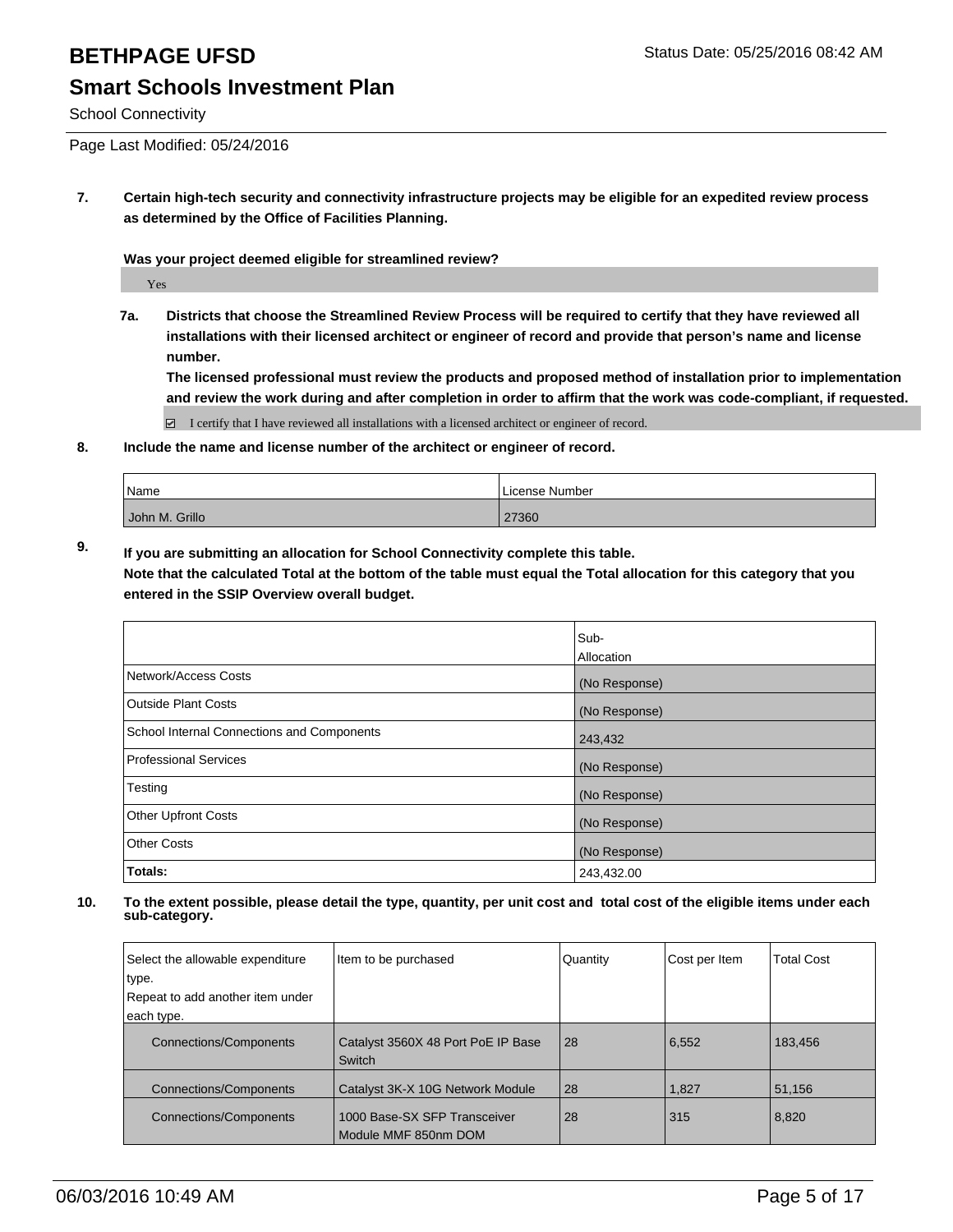Community Connectivity (Broadband and Wireless)

Page Last Modified: 05/24/2016

**1. Briefly describe how you intend to use Smart Schools Bond Act funds for high-speed broadband and/or wireless connectivity projects in the community.**

(No Response)

**2. Please describe how the proposed project(s) will promote student achievement and increase student and/or staff access to the Internet in a manner that enhances student learning and/or instruction outside of the school day and/or school building.**

(No Response)

**3. Community connectivity projects must comply with all the necessary local building codes and regulations (building and related permits are not required prior to plan submission).**

 $\Box$  I certify that we will comply with all the necessary local building codes and regulations.

**4. Please describe the physical location of the proposed investment.**

(No Response)

**5. Please provide the initial list of partners participating in the Community Connectivity Broadband Project, along with their Federal Tax Identification (Employer Identification) number.**

| Project Partners | I Federal ID # |
|------------------|----------------|
| (No Response)    | (No Response)  |

**6. If you are submitting an allocation for Community Connectivity, complete this table.**

**Note that the calculated Total at the bottom of the table must equal the Total allocation for this category that you entered in the SSIP Overview overall budget.**

|                             | Sub-Allocation |
|-----------------------------|----------------|
| Network/Access Costs        | (No Response)  |
| Outside Plant Costs         | (No Response)  |
| <b>Tower Costs</b>          | (No Response)  |
| Customer Premises Equipment | (No Response)  |
| Professional Services       | (No Response)  |
| Testing                     | (No Response)  |
| <b>Other Upfront Costs</b>  | (No Response)  |
| Other Costs                 | (No Response)  |
| Totals:                     |                |

| Select the allowable expenditure | Item to be purchased | Quantity      | Cost per Item | <b>Total Cost</b> |
|----------------------------------|----------------------|---------------|---------------|-------------------|
| type.                            |                      |               |               |                   |
| Repeat to add another item under |                      |               |               |                   |
| each type.                       |                      |               |               |                   |
| (No Response)                    | (No Response)        | (No Response) | (No Response) | (No Response)     |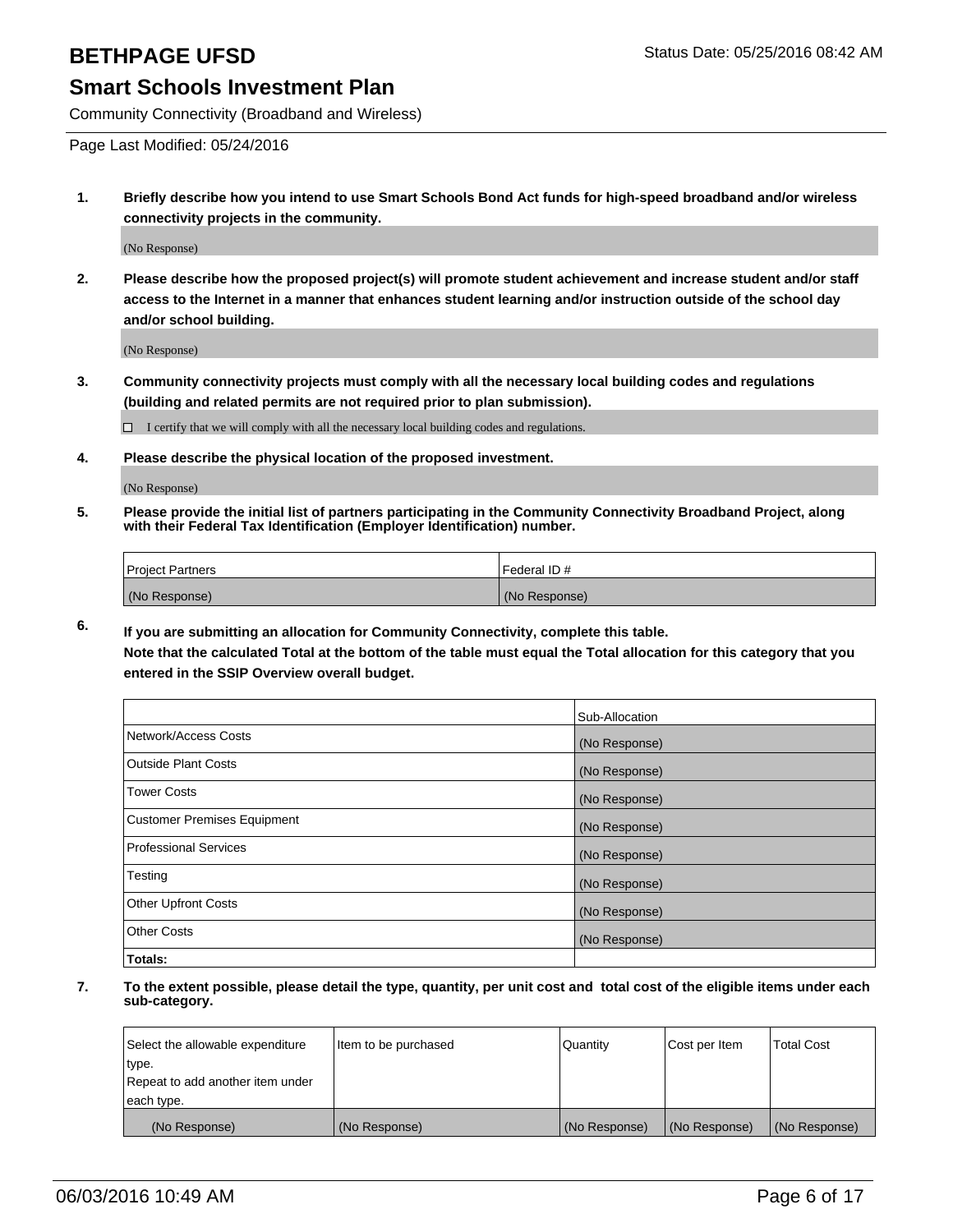Classroom Learning Technology

Page Last Modified: 05/24/2016

**1. In order for students and faculty to receive the maximum benefit from the technology made available under the Smart Schools Bond Act, their school buildings must possess sufficient connectivity infrastructure to ensure that devices can be used during the school day. Smart Schools Investment Plans must demonstrate that sufficient infrastructure that meets the Federal Communications Commission's 100 Mbps per 1,000 students standard currently exists in the buildings where new devices will be deployed, or is a planned use of a portion of Smart Schools Bond Act funds, or is under development through another funding source.**

**Smart Schools Bond Act funds used for technology infrastructure or classroom technology investments must increase the number of school buildings that meet or exceed the minimum speed standard of 100 Mbps per 1,000 students and staff within 12 months. This standard may be met on either a contracted 24/7 firm service or a "burstable" capability. If the standard is met under the burstable criteria, it must be:**

**1. Specifically codified in a service contract with a provider, and**

**2. Guaranteed to be available to all students and devices as needed, particularly during periods of high demand, such as computer-based testing (CBT) periods.**

**Please describe how your district already meets or is planning to meet this standard within 12 months of plan submission.**

Bethpage Schools is currently a member of the Nassau BOCES Bo-TIE network. Through this network, Bo-TIE provides member school districts with Internet Access through Lightower. As of May 2016, Bethpage Schools subscriber bandwidth is 200 Mbps (WAN) with 1 Gb connection between school buildings (LAN). The Bo-TIE network also has burstability built in, which allows Bethpage Schools to request additional bandwidth, as necessary. Our current bandwidth has adequately supported 832 computers and 2,566 mobile devices that depend on our network to access the Internet and other network resources. Our current district enrollment is 2,882 students. We do acknowledge ConnectEd and the FCC's broadband goal of 100 Mbps per 1,000 students enrolled in our district and as such will take the steps necessary to increase our bandwidth to meet this speed standard. For the 2016-17 school year, we have budgeted and planned to increase our bandwidth to 300 Mbps, allowing us to meet ConnectEd and FCC's speed standard.

More information about the Bo-TIE network can be found at www.nassauboces.org/Page/4673.

- **1a. If a district believes that it will be impossible to meet this standard within 12 months, it may apply for a waiver of this requirement, as described on the Smart Schools website. The waiver must be filed and approved by SED prior to submitting this survey.**
	- $\Box$  By checking this box, you are certifying that the school district has an approved waiver of this requirement on file with the New York State Education Department.

## **2. Connectivity Speed Calculator (Required)**

|                         | INumber of<br><b>Students</b> | Multiply by<br>100 Kbps | Divide by 1000 Current Speed<br>lto Convert to<br>l Reauired<br>Speed in Mb | lin Mb | Expected<br>Speed to be<br>Attained Within   Required<br>12 Months | Expected Date<br><b>When</b><br>Speed Will be<br>l Met |
|-------------------------|-------------------------------|-------------------------|-----------------------------------------------------------------------------|--------|--------------------------------------------------------------------|--------------------------------------------------------|
| <b>Calculated Speed</b> | 2.882                         | 288.200                 | 288.2                                                                       | 200    | 300 Mbps                                                           | 09/01/2016                                             |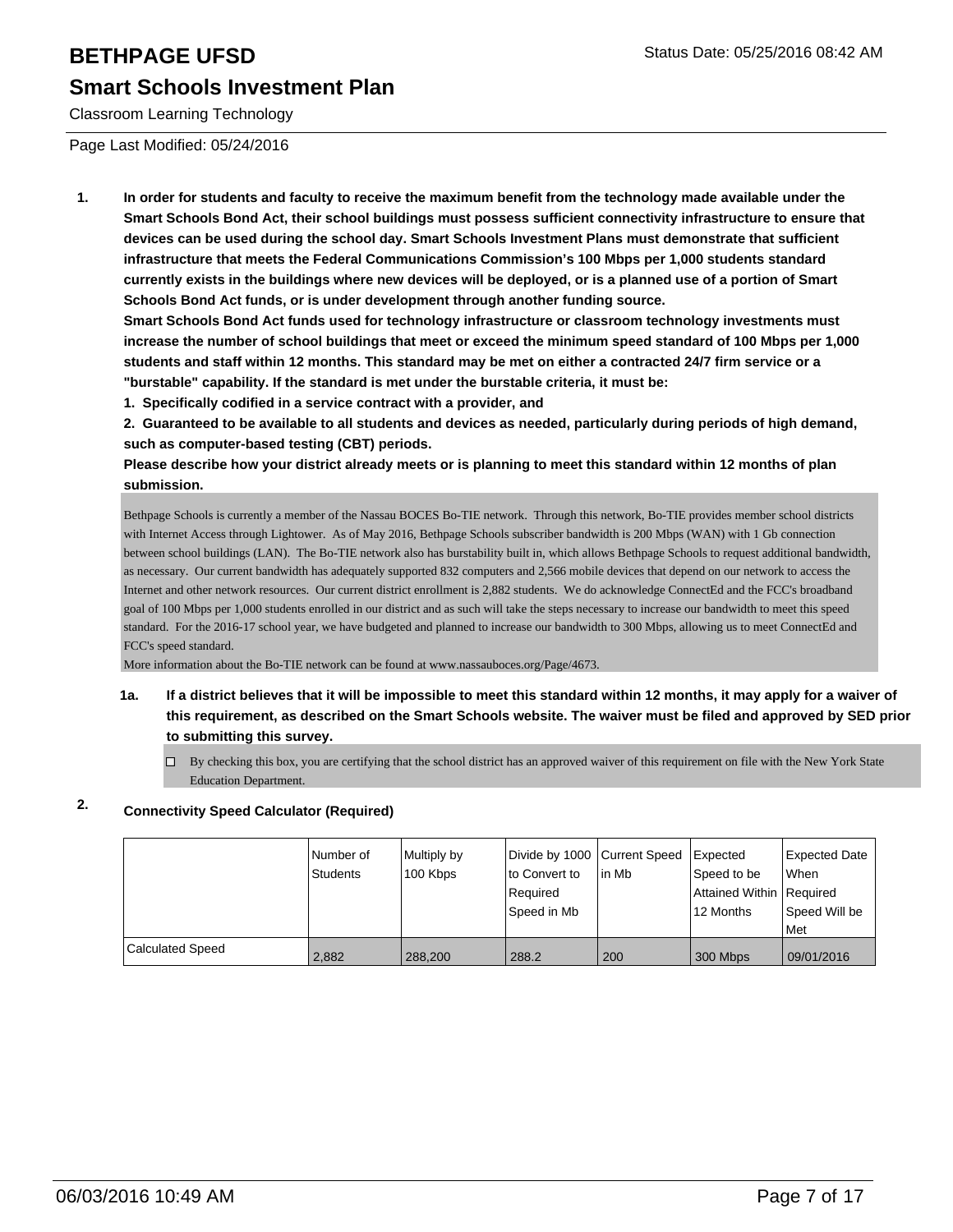# **Smart Schools Investment Plan**

Classroom Learning Technology

Page Last Modified: 05/24/2016

**3. If the district wishes to have students and staff access the Internet from wireless devices within the school building, or in close proximity to it, it must first ensure that it has a robust Wi-Fi network in place that has sufficient bandwidth to meet user demand.**

### **Please describe how you have quantified this demand and how you plan to meet this demand.**

We currently have a Google Chromebook 1:1 initiative in Grades 3-10, where the Chromebooks in Grades 3-5 are 1:1 in school and the Chromebooks in Grades 6-10 are 1:1 in school and at home. We plan to expand our 1:1 Google Chromebook program to Grades 11-12 during the 2016-17 and 2017-18 school years. Prior to Google Chromebook deployments, each of our school building's wireless networks were upgraded to ensure that our teachers and students can use these devices to support teaching and learning. As of February 2016, our wireless network adequately supports the 2,266 Google Chromebooks and other mobile learning devices across the district.

- In our three elementary schools, wireless-N access points were installed in December 2012 and additional access points were added in March 2014 to facilitate Google Chromebook usage.
- At John F. Kennedy Middle School, wireless capability was established in July 2008. In July 2013, the entire building was upgraded to wireless-N access points. There are now access points in every classroom, gymnasium, cafeteria, auditorium, and faculty work spaces.
- At Bethpage High School, wireless capability was established in 2007. In 2014, wireless-AC access points were installed prior to the first wave of the 1:1 Google Chromebook usage for Grade 9 students. There are now access points in every classroom, cafeteria, and most office spaces. In 2013, Bethpage Schools joined the Nassau BOCES Bo-TIE network to obtain Internet Access from Lightower. Bo-TIE has redundancy and burstability built in to allow subscriber school districts to request additional bandwidth from Nassau BOCES, as necessary. More information about Bo-TIE can be found at www.nassauboces.org/Page/4673.
- **4. All New York State public school districts are required to complete and submit an Instructional Technology Plan survey to the New York State Education Department in compliance with Section 753 of the Education Law and per Part 100.12 of the Commissioner's Regulations.**

**Districts that include educational technology purchases as part of their Smart Schools Investment Plan must have a submitted and approved Instructional Technology Plan survey on file with the New York State Education Department.**

By checking this box, you are certifying that the school district has an approved Instructional Technology Plan survey on file with the New York State Education Department.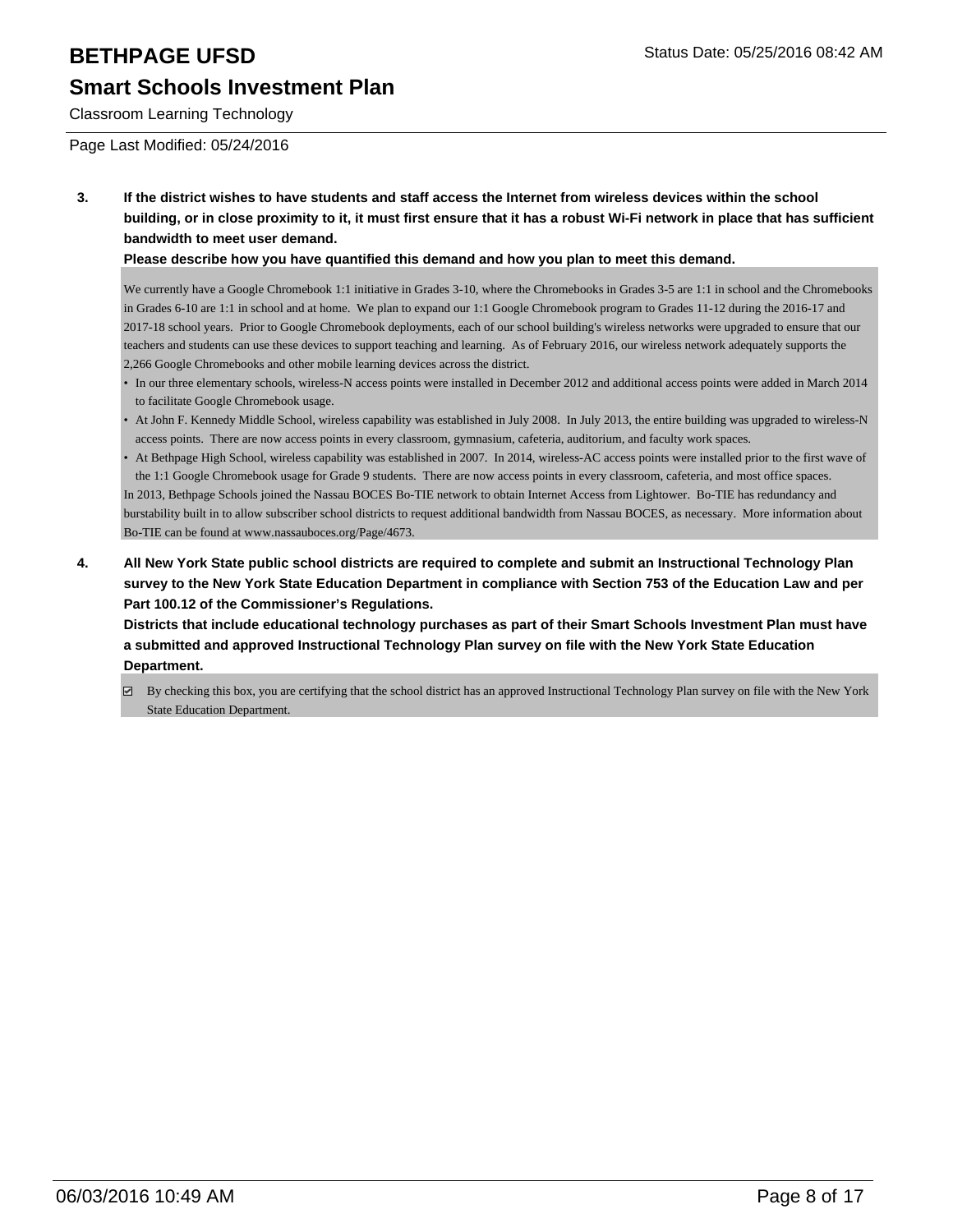# **Smart Schools Investment Plan**

Classroom Learning Technology

Page Last Modified: 05/24/2016

**5. Describe the devices you intend to purchase and their compatibility with existing or planned platforms or systems. Specifically address the adequacy of each facility's electrical, HVAC and other infrastructure necessary to install and support the operation of the planned technology.**

| <b>Device</b>      | <b>Make/Model</b>                         | Quantity | <b>Compatibility with</b><br><b>Existing/Planned Platforms &amp;</b><br><b>Systems</b>                                                                                                                                                                                                                                                                                                                                                                                                                                                                                                                                                                                                                                                                                                                                                    |
|--------------------|-------------------------------------------|----------|-------------------------------------------------------------------------------------------------------------------------------------------------------------------------------------------------------------------------------------------------------------------------------------------------------------------------------------------------------------------------------------------------------------------------------------------------------------------------------------------------------------------------------------------------------------------------------------------------------------------------------------------------------------------------------------------------------------------------------------------------------------------------------------------------------------------------------------------|
| Computer & Monitor | Dell Optiplex 3020 (Small Form<br>Factor) | 100      | The Dell Optiplex is a computer<br>workstation. We plan to use these<br>workstations to continue with our<br>annual refresh plan to upgrade the<br>oldest computer workstations in the<br>district (specifically, the computer<br>workstations located in<br>the Bethpage High School Library<br>Media Center, John F. Kennedy<br>Middle School Library Media<br>Center, and Kindergarten<br>classrooms district-wide).<br>Bethpage Schools has existing 800<br>Dell Optiplex workstations<br>(Models: 755, 760, 380, 390, 990,<br>9010, 3010, 3020) that have met our<br>instructional and administrative<br>needs. Since these computer<br>workstations are one-for-one<br>upgrades, we will be using the<br>existing outlets to supply power to<br>these workstations.                                                                 |
| Google Chromebook  | Samsung Chromebook 2<br>XE500C12 and Case | 300      | The Google Chromebook is a cost-<br>effective laptop that de-emphasizes<br>hardware and rather leverages<br>cloud-based storage and web-based<br>tools to support student learning.<br>The devices are equipped with 4<br>GB RAM and 16 GB storage,<br>sufficient to run Google Chrome<br>applications and extensions. Since<br>most files are saved to Google<br>Drive, there is no need for Google<br>Chromebooks to have large storage<br>capacities. They are "instant-on"<br>and helps to maximize limited<br>instructional time. The<br>Google Chromebooks also have<br>built-in wireless 802.11 a/b/g/n in<br>order to connect to our wireless<br>network. We plan to use these<br>Google Chromebooks to expand our<br>program to include Grade 11 in the<br>2016-17 school year and refresh any<br>Google Chromebook devices that |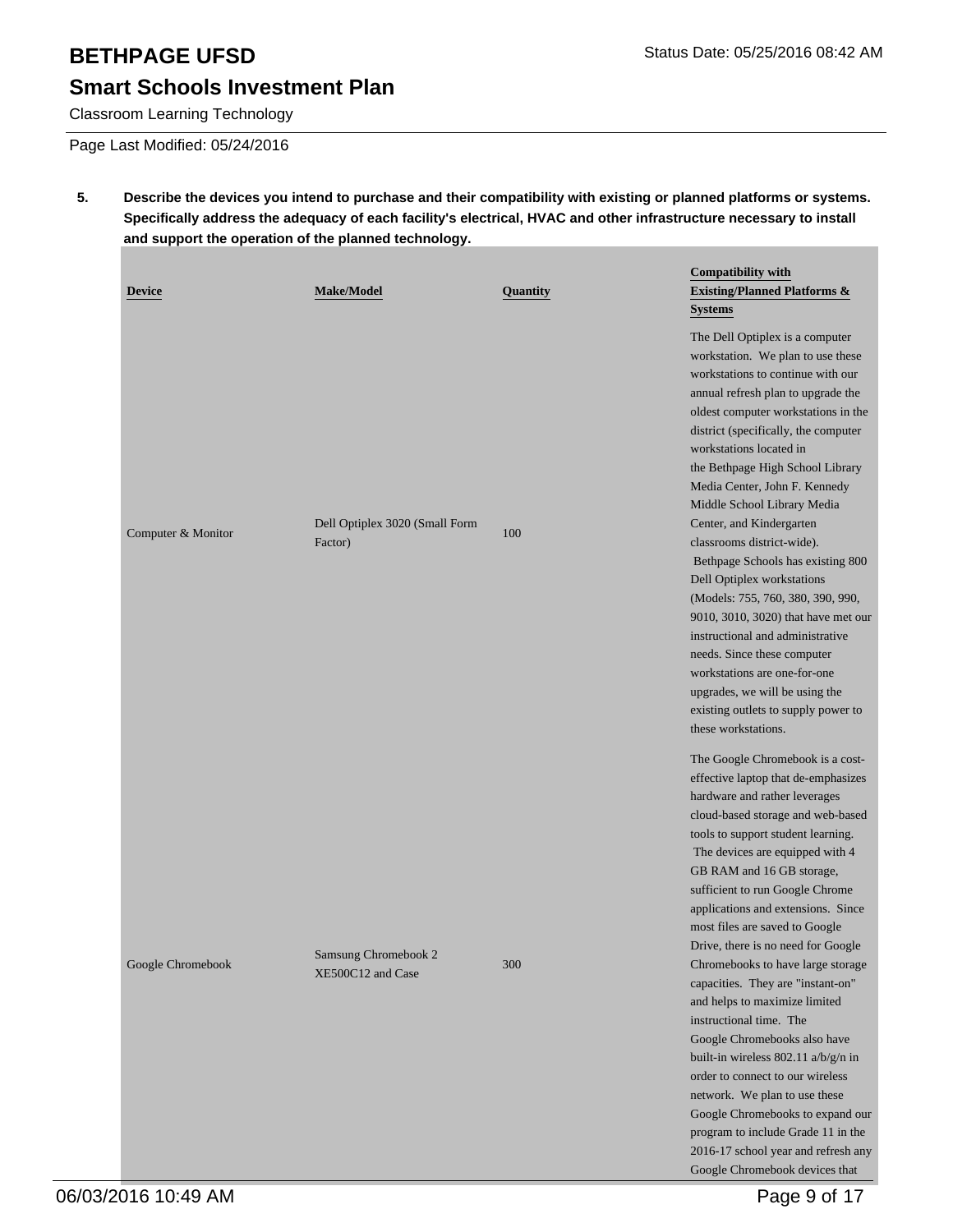Classroom Learning Technology

Page Last Modified: 05/24/2016

are obsolete. Bethpage Schools has existing 2,285 Google Chromebooks (Models: Sa msung 550, 303, 503, 500) that are issued to students as 1:1 devices in Grades 3-10. Since these Google Chromebooks are 1:1 devices, the students will be charging the devices at home each night. On a full charge, the Google Chromebooks have been tested to last a full school day.

- **6. Describe how the proposed technology purchases will:**
	- **> enhance differentiated instruction;**
	- **> expand student learning inside and outside the classroom;**
	- **> benefit students with disabilities and English language learners; and**
	- **> contribute to the reduction of other learning gaps that have been identified within the district.**

**The expectation is that districts will place a priority on addressing the needs of students who struggle to succeed in a rigorous curriculum. Responses in this section should specifically address this concern and align with the district's Instructional Technology Plan (in particular Question 2 of E. Curriculum and Instruction: "Does the district's instructional technology plan address the needs of students with disabilities to ensure equitable access to instruction, materials and assessments?" and Question 3 of the same section: "Does the district's instructional technology plan address the provision of assistive technology specifically for students with disabilities to ensure access to and participation in the general curriculum?"**

In our Instructional Technology Plan, Part E, Questions  $2 \& 3$ ; we spotlighted how our plan provides all students and staff with access to instructional technology tools to improve student learning, including access to assistive technology for students identified by their individualized education plans (IEP). Technology plans are developed for each student that requires assistive technology tools via the Committee on Special Education (CSE) process that takes place throughout the school year.

Our proposed technology acquisitions will enhance differentiated instruction by allowing our students to utilize a variety of third-party instructional programs that include adaptive technologies to allow students to work at their individual and personalized instructional level. One such application is Achieve 3000, which utilizes an individual student's baseline Lexile score to deliver non-fiction articles at the specific Lexile level of each student without changing the content.

The Google Chromebooks are a cost-effective device that allows student learning to be expanded inside and outside of the classroom. The devices are instant-on and requires little maintenance, lending itself to assist teachers with maximizing instructional time. The Google Chromebooks provide our students and teachers access to files and applications in school and at home and increased opportunities for collaboration using Google Apps for Education suite of tools. Our current Google Chromebook 1:1 initiative provides each student in Grades 3-10 a device to use to support teaching and learning (Grades 3-5 students have Google Chromebooks to use in-school and Grades 6-10 students have Google Chromebooks to use in-school and out-of-school). We plan to expand this program to include Grade 11 in the 2016-17 school year and Grade 12 in the 2017-18 school year. Staff and students are also provided the ability to connect via remote access to their Bethpage Windows desktop, which allows our users to access additional computing resources offered by Bethpage Schools, leveraging these non-Windows devices with low cost of ownership to access Windows applications and home drives and other shared drives.

The technology acquisitions will benefit students with disabilities and English language learners (ELL's) as this type of technology is extremely helpful in the learning process for these students and other groups of at-risk students to reduce any of the learning gaps as identified by our district. Our proposed technology acquisitions will also contribute to our efforts to reduce other learning gaps that are identified by our district with the increased capacity to provide individualized and personalized instruction through our third-party software vendors and our abilities to provide improved and real world applications and materials, and increased access to information.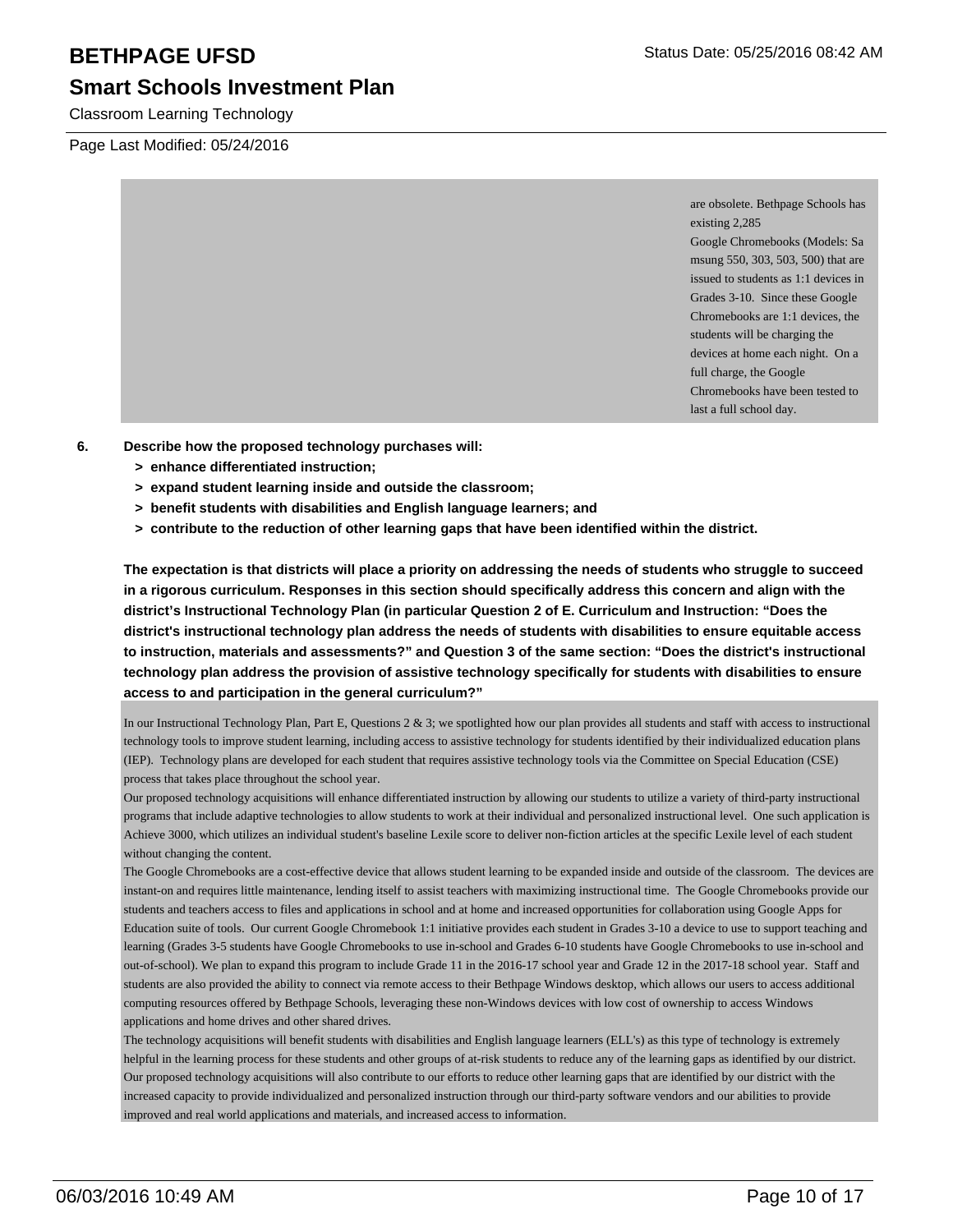# **Smart Schools Investment Plan**

Classroom Learning Technology

Page Last Modified: 05/24/2016

**7. Where appropriate, briefly describe how the proposed technology purchases will enhance ongoing communication with parents and other stakeholders and help the district facilitate technology-based regional partnerships, including distance learning and other efforts.**

The Google Chromebooks will allow us to expand our 1:1 program to include our Grade 11 students (as of February 2016, Grades 3-10 have 1:1 Google Chromebook devices) . These devices allow students and teachers to collaborate and communicate using Google Apps for Education suite of tools and provide a vehicle for learning continuum outside of the classroom and increase home access to technology in an effort to attack the "digital divide". Students are creating more digital content and publishing to a greater audience. Staff and students are also provided the ability to connect via remote access to their Bethpage Windows desktop. This allows us to further expand the computing resources of Bethpage Schools, leveraging these non-Windows devices with low total cost of ownership to access Windows applications and access to home drives and other shared drives. Bethpage Schools is fortunate to be located in close proximity to many corporate partners and community leaders. Some of these partners include Briarcliffe College, Cablevision, and Hofstra University, who have mentored our students, visited and spoken to classes about colleges/careers, delivered cutting-edge technologies, and assisted us with planning for the future. We plan to maintain these important community-based partnerships moving forward.

**8. Describe the district's plan to provide professional development to ensure that administrators, teachers and staff can employ the technology purchased to enhance instruction successfully.**

**Note: This response should be aligned and expanded upon in accordance with your district's response to Question 1 of F. Professional Development of your Instructional Technology Plan: "Please provide a summary of professional development offered to teachers and staff, for the time period covered by this plan, to support technology to enhance teaching and learning. Please include topics, audience and method of delivery within your summary."**

In our Instructional Technology Plan Survey, Part F, Question 1; we spotlighted our Professional Development Academy and partnerships with the InterCounty Teacher Center and the Nassau BOCES Model Schools Program to emphasize and support the ways in which instructional technology can be used to enhance a standards-based curriculum. We will utilize our Director of Technology, who will conduct ongoing workshops. We plan to continue to our partnerships with the aforementioned and continue to develop our own in-service course offerings and make training available to all staff members on a push-in basis.

Bethpage Schools will make use of Teacher Conference Days, develop in-service courses, and a summer training academy to ensure that staff members can successfully integrate instructional technology tools and discuss best practices and integration techniques to support 21st Century teaching and learning. As of February 2016, we are also piloting with blended professional development courses, that will require participants to attend a portion of the professional development in-person and the other portion virtually via Google Hangout. We hope that this will allow us to further expand our course catalog and provide staff members additional flexibility in order to participate in professional development outside of their standard work day and outside of the school building.

The courses and workshops will be for topics such as:

- Flipping the Classroom
- Google Applications & Extensions
- Google Classroom
- Google Docs
- Google Drive
- Google Level I Fundamentals Training
- Google Slides
- Using Achieve 3000 (Online Literacy Program) to Support Reading Instruction
- Using Engrade (Learning Management System) to Deliver Instruction
- Using Technology for Formative Assessments
- Using Think Central (Online Math Support Program) to Support Math Instruction

We utilize My Learning Plan (www.mylearningplan.com) to track teacher professional development hours and provide our teachers with a catalog of professional development offerings, whether they are developed and delivered by our staff, Nassau BOCES, or one of our other approved providers.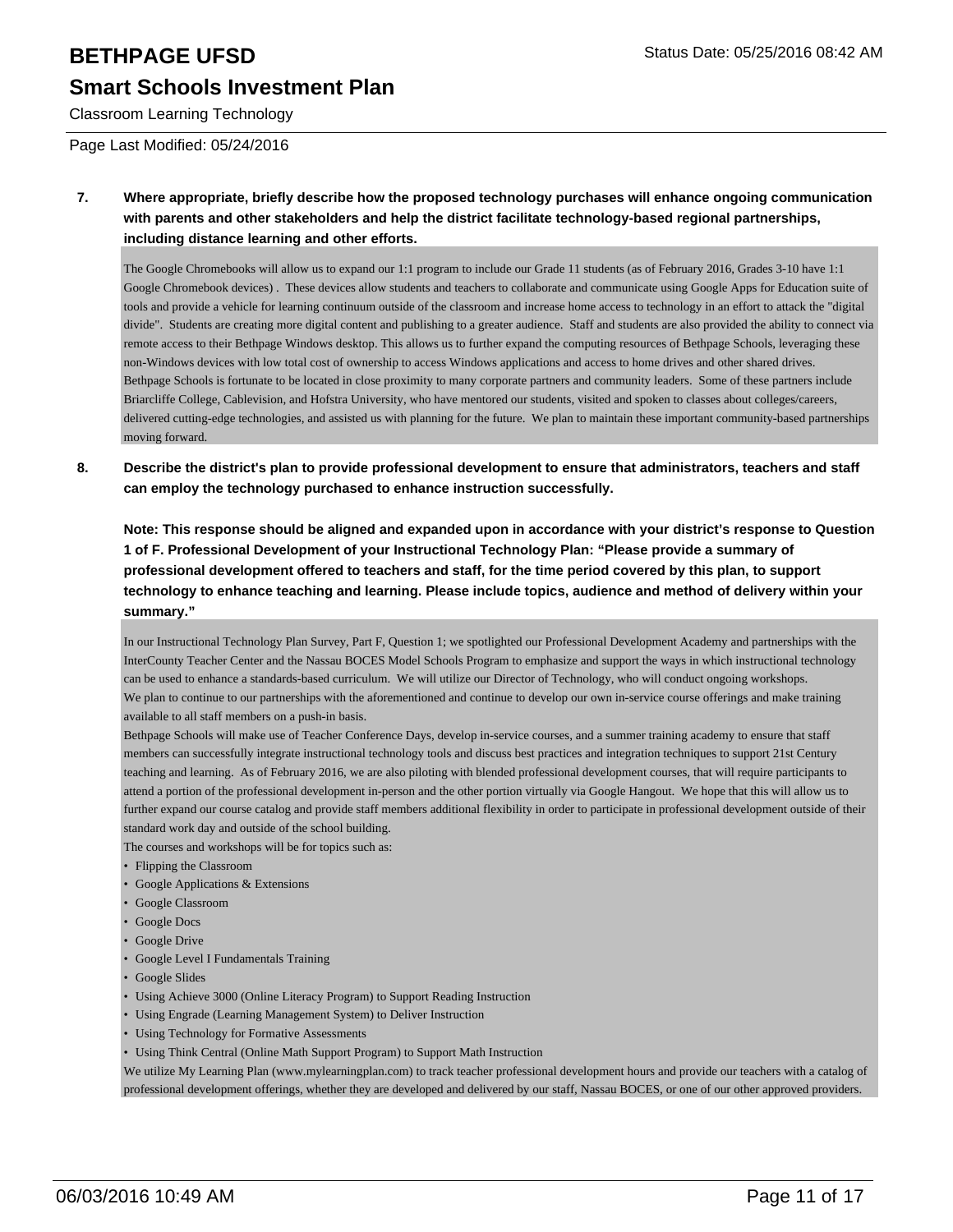Classroom Learning Technology

- **9. Districts must contact the SUNY/CUNY teacher preparation program that supplies the largest number of the district's new teachers to request advice on innovative uses and best practices at the intersection of pedagogy and educational technology.**
	- $\boxtimes$  By checking this box, you certify that you have contacted the SUNY/CUNY teacher preparation program that supplies the largest number of your new teachers to request advice on these issues.
- **10. A district whose Smart Schools Investment Plan proposes the purchase of technology devices and other hardware must account for nonpublic schools in the district.**

**Are there nonpublic schools within your school district?**

| $\Box$ Yes |  |
|------------|--|
| ☑ No       |  |

**11. Nonpublic Classroom Technology Loan Calculator**

**The Smart Schools Bond Act provides that any Classroom Learning Technology purchases made using Smart Schools funds shall be lent, upon request, to nonpublic schools in the district. However, no school district shall be required to loan technology in amounts greater than the total obtained and spent on technology pursuant to the Smart Schools Bond Act and the value of such loan may not exceed the total of \$250 multiplied by the nonpublic school enrollment in the base year at the time of enactment.**

**See:**

**http://www.p12.nysed.gov/mgtserv/smart\_schools/docs/Smart\_Schools\_Bond\_Act\_Guidance\_04.27.15\_Final.pdf.**

|                                         | 1. Classroom<br>Technology<br>Sub-allocation | 2. Public<br>Enrollment<br>$(2014 - 15)$ | 3. Nonpublic<br>Enrollment<br>(2014-15) | l 4. Sum of<br>l Public and<br>l Nonpublic<br>Enrollment                                      | 15. Total Per<br>Pupil Sub-<br>Iallocation | 6. Total<br>Nonpublic Loan  <br>Amount |
|-----------------------------------------|----------------------------------------------|------------------------------------------|-----------------------------------------|-----------------------------------------------------------------------------------------------|--------------------------------------------|----------------------------------------|
| Calculated Nonpublic Loan<br>l Amount i |                                              |                                          |                                         | (No Response)   (No Response)   (No Response)   (No Response)   (No Response)   (No Response) |                                            |                                        |

**12. To ensure the sustainability of technology purchases made with Smart Schools funds, districts must demonstrate a long-term plan to maintain and replace technology purchases supported by Smart Schools Bond Act funds. This sustainability plan shall demonstrate a district's capacity to support recurring costs of use that are ineligible for Smart Schools Bond Act funding such as device maintenance, technical support, Internet and wireless fees, maintenance of hotspots, staff professional development, building maintenance and the replacement of incidental items. Further, such a sustainability plan shall include a long-term plan for the replacement of purchased devices and equipment at the end of their useful life with other funding sources.**

 $\boxdot$  By checking this box, you certify that the district has a sustainability plan as described above.

**13. Districts must ensure that devices purchased with Smart Schools Bond funds will be distributed, prepared for use, maintained and supported appropriately. Districts must maintain detailed device inventories in accordance with generally accepted accounting principles.**

 $\boxtimes$  By checking this box, you certify that the district has a distribution and inventory management plan and system in place.

**14. If you are submitting an allocation for Classroom Learning Technology complete this table. Note that the calculated Total at the bottom of the table must equal the Total allocation for this category that you entered in the SSIP Overview overall budget.**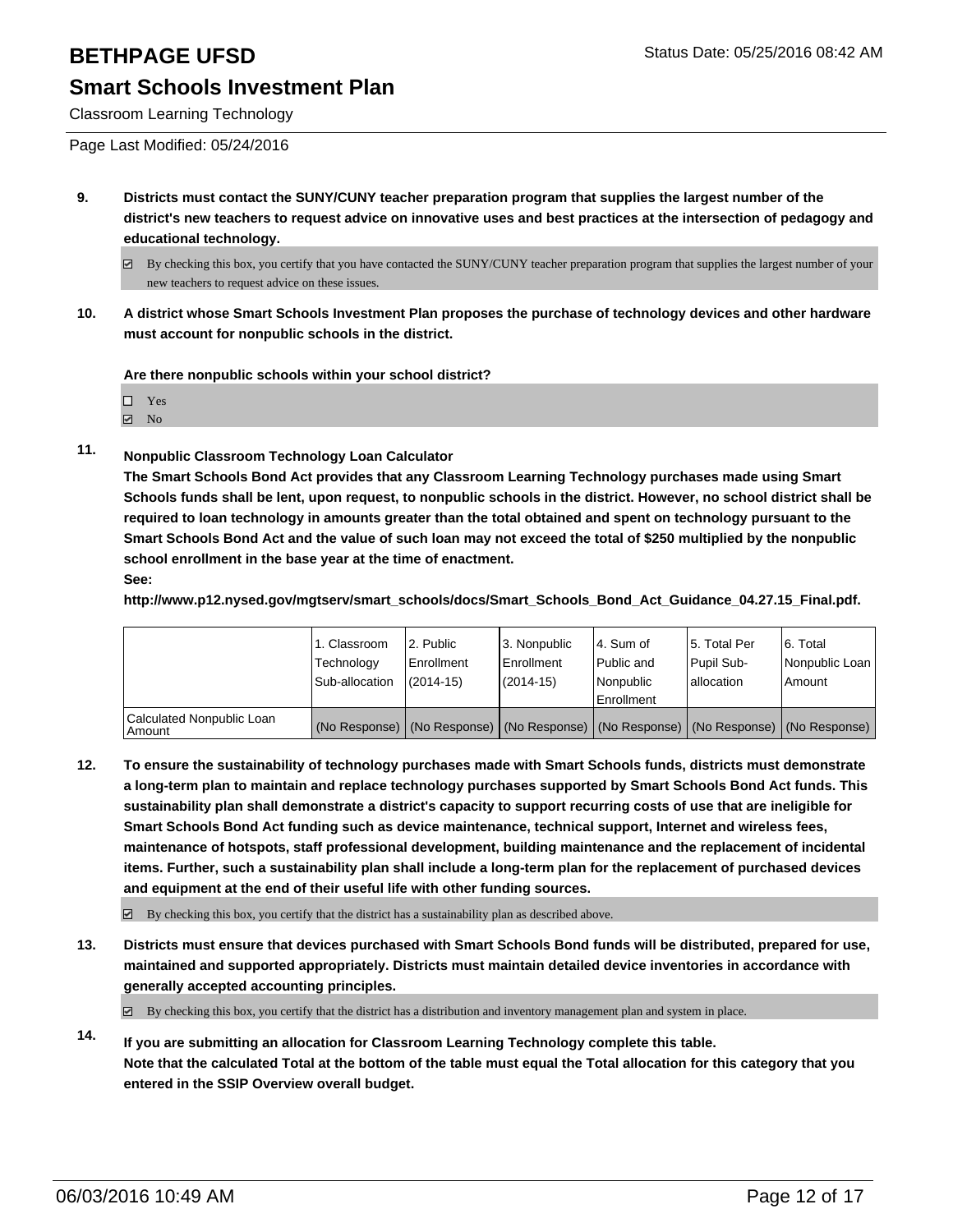Classroom Learning Technology

Page Last Modified: 05/24/2016

|                          | Sub-Allocation |
|--------------------------|----------------|
| Interactive Whiteboards  | l 0            |
| <b>Computer Servers</b>  | l 0            |
| <b>Desktop Computers</b> | 79,100         |
| Laptop Computers         | 82,500         |
| <b>Tablet Computers</b>  | l 0            |
| <b>Other Costs</b>       | 7,000          |
| Totals:                  | 168,600.00     |

| Select the allowable expenditure<br>type.<br>Repeat to add another item under<br>each type. | Item to be Purchased                             | Quantity | Cost per Item | <b>Total Cost</b> |
|---------------------------------------------------------------------------------------------|--------------------------------------------------|----------|---------------|-------------------|
| <b>Desktop Computers</b>                                                                    | Dell Optiplex 3020 Small Form Factor<br>Computer | 100      | 791           | 79,100            |
| <b>Laptop Computers</b>                                                                     | Samsung Chromebook 2 11.6<br>4GB/16GB Intel      | 300      | 275           | 82,500            |
| <b>Other Costs</b>                                                                          | Bump Armor GTX 30002-N Protective<br>Bag 12      | 250      | 28            | 7,000             |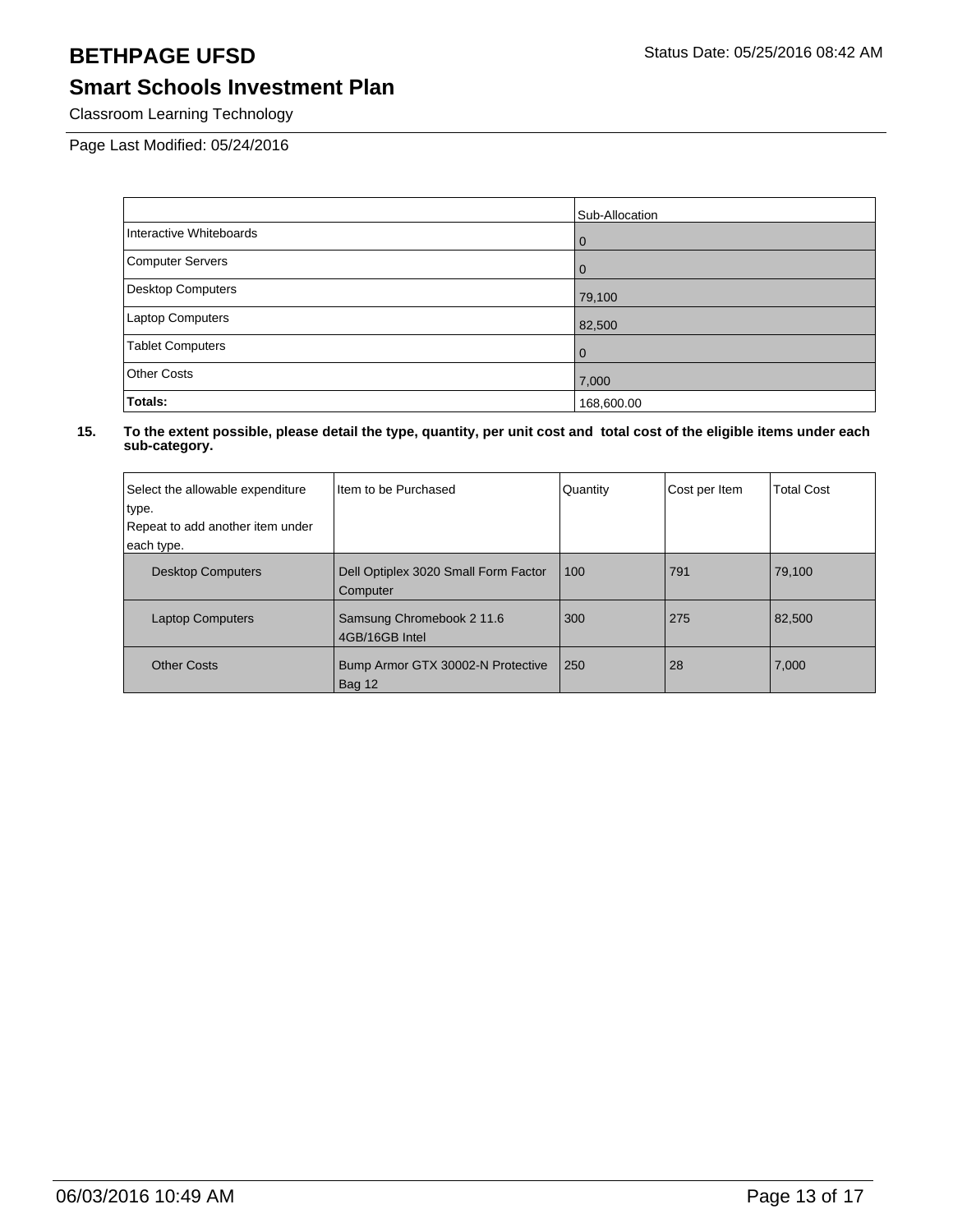Pre-Kindergarten Classrooms

Page Last Modified: 05/24/2016

**1. Provide information regarding how and where the district is currently serving pre-kindergarten students and justify the need for additional space with enrollment projections over 3 years.**

(No Response)

- **2. Describe the district's plan to construct, enhance or modernize education facilities to accommodate prekindergarten programs. Such plans must include:**
	- **Specific descriptions of what the district intends to do to each space;**
	- **An affirmation that pre-kindergarten classrooms will contain a minimum of 900 square feet per classroom;**
	- **The number of classrooms involved;**
	- **The approximate construction costs per classroom; and**
	- **Confirmation that the space is district-owned or has a long-term lease that exceeds the probable useful life of the improvements.**

(No Response)

**3. Smart Schools Bond Act funds may only be used for capital construction costs. Describe the type and amount of additional funds that will be required to support ineligible ongoing costs (e.g. instruction, supplies) associated with any additional pre-kindergarten classrooms that the district plans to add.**

(No Response)

**4. All plans and specifications for the erection, repair, enlargement or remodeling of school buildings in any public school district in the State must be reviewed and approved by the Commissioner. Districts that plan capital projects using their Smart Schools Bond Act funds will undergo a Preliminary Review Process by the Office of Facilities Planning.**

| Project Number |  |
|----------------|--|
| (No Response)  |  |

**5. If you have made an allocation for Pre-Kindergarten Classrooms, complete this table.**

**Note that the calculated Total at the bottom of the table must equal the Total allocation for this category that you entered in the SSIP Overview overall budget.**

|                                          | Sub-Allocation |
|------------------------------------------|----------------|
| Construct Pre-K Classrooms               | (No Response)  |
| Enhance/Modernize Educational Facilities | (No Response)  |
| Other Costs                              | (No Response)  |
| Totals:                                  |                |

| Select the allowable expenditure | Item to be purchased | Quantity      | Cost per Item | <b>Total Cost</b> |
|----------------------------------|----------------------|---------------|---------------|-------------------|
| type.                            |                      |               |               |                   |
| Repeat to add another item under |                      |               |               |                   |
| each type.                       |                      |               |               |                   |
| (No Response)                    | (No Response)        | (No Response) | (No Response) | (No Response)     |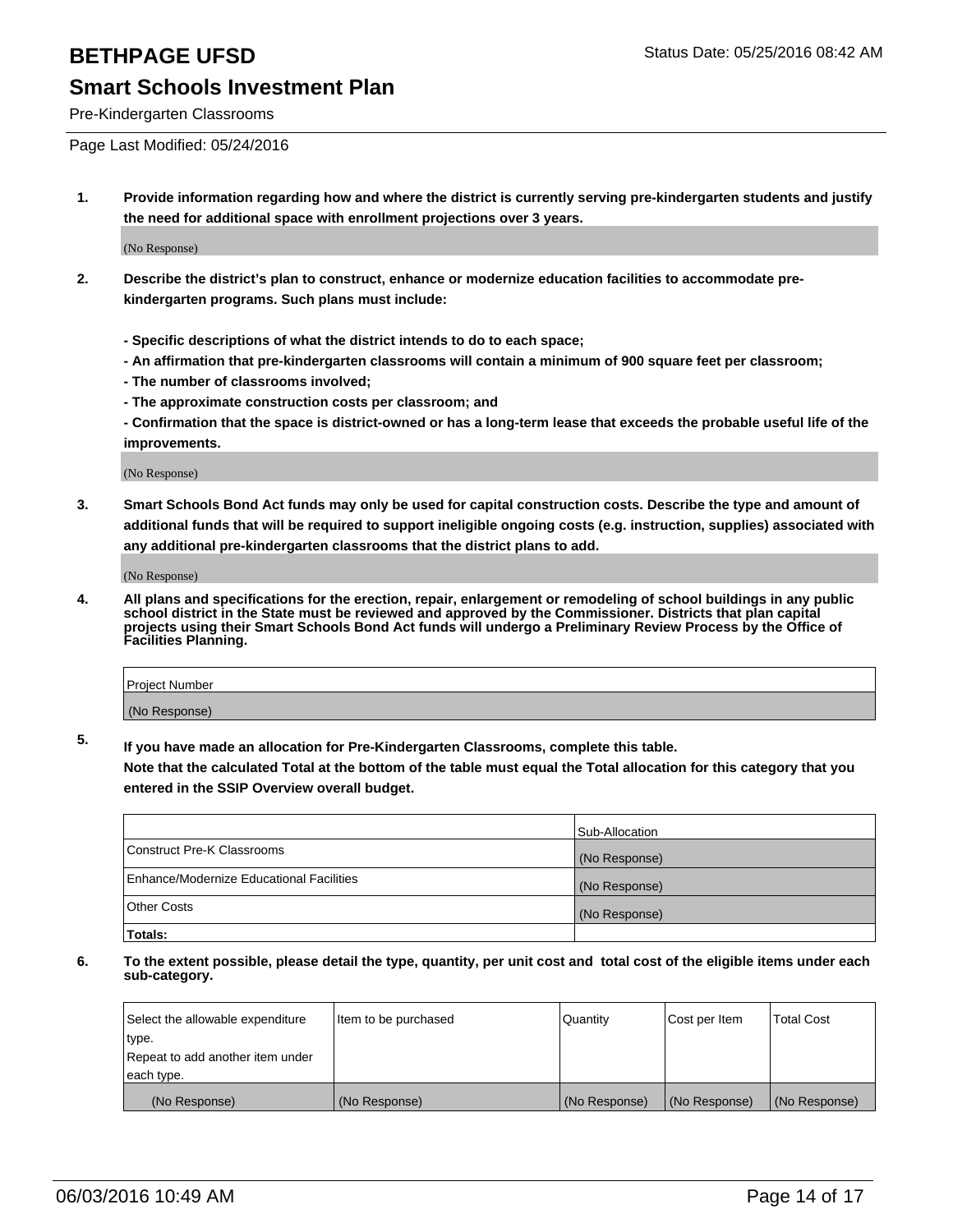Replace Transportable Classrooms

Page Last Modified: 05/24/2016

**1. Describe the district's plan to construct, enhance or modernize education facilities to provide high-quality instructional space by replacing transportable classrooms.**

(No Response)

**2. All plans and specifications for the erection, repair, enlargement or remodeling of school buildings in any public school district in the State must be reviewed and approved by the Commissioner. Districts that plan capital projects using their Smart Schools Bond Act funds will undergo a Preliminary Review Process by the Office of Facilities Planning.**

| <b>Project Number</b> |  |
|-----------------------|--|
| (No Response)         |  |

**3. For large projects that seek to blend Smart Schools Bond Act dollars with other funds, please note that Smart Schools Bond Act funds can be allocated on a pro rata basis depending on the number of new classrooms built that directly replace transportable classroom units.**

**If a district seeks to blend Smart Schools Bond Act dollars with other funds describe below what other funds are being used and what portion of the money will be Smart Schools Bond Act funds.**

(No Response)

**4. If you have made an allocation for Replace Transportable Classrooms, complete this table. Note that the calculated Total at the bottom of the table must equal the Total allocation for this category that you entered in the SSIP Overview overall budget.**

|                                                | Sub-Allocation |
|------------------------------------------------|----------------|
| Construct New Instructional Space              | (No Response)  |
| Enhance/Modernize Existing Instructional Space | (No Response)  |
| <b>Other Costs</b>                             | (No Response)  |
| Totals:                                        |                |

| Select the allowable expenditure | Item to be purchased | <b>Quantity</b> | Cost per Item | <b>Total Cost</b> |
|----------------------------------|----------------------|-----------------|---------------|-------------------|
| type.                            |                      |                 |               |                   |
| Repeat to add another item under |                      |                 |               |                   |
| each type.                       |                      |                 |               |                   |
| (No Response)                    | (No Response)        | (No Response)   | (No Response) | (No Response)     |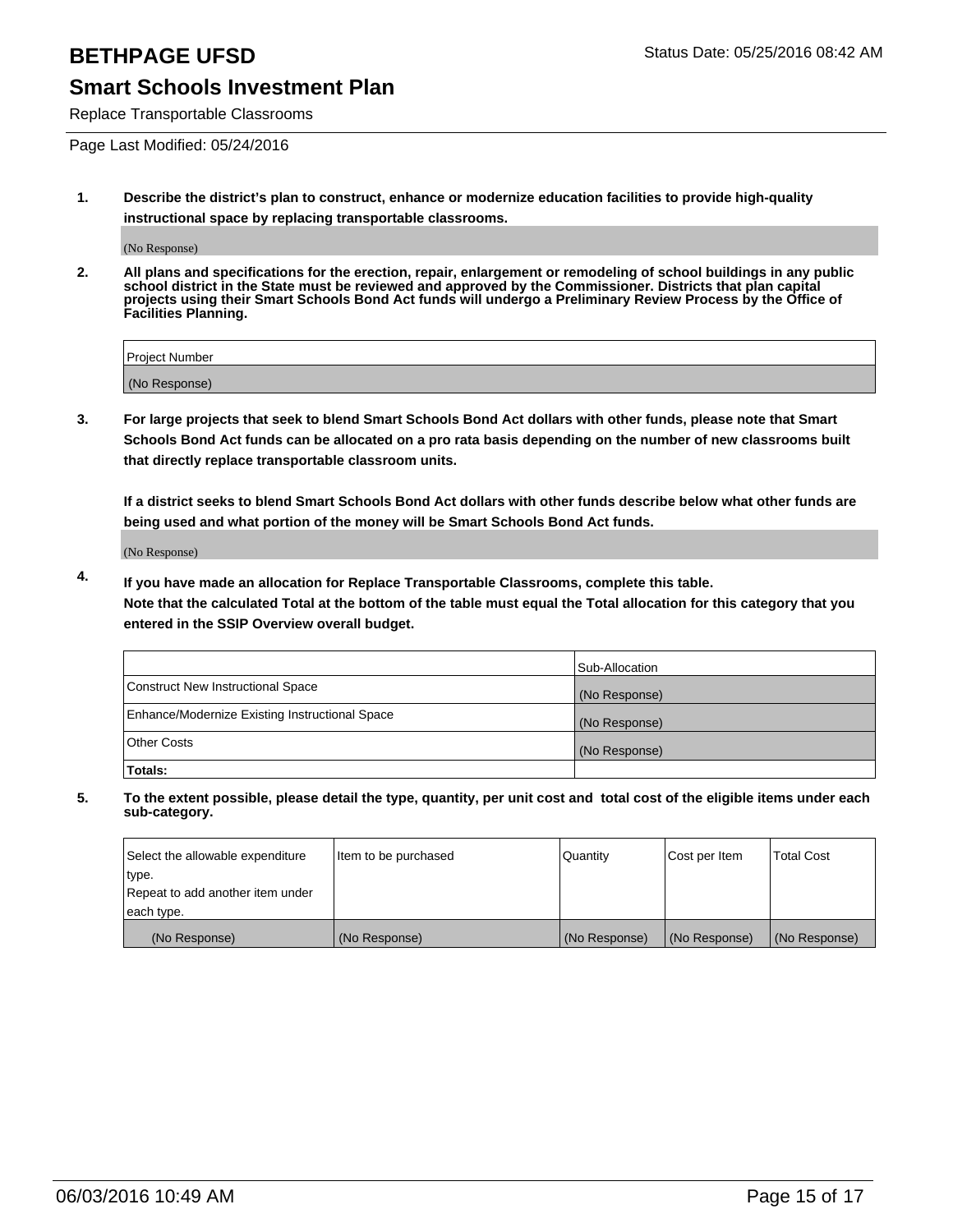High-Tech Security Features

Page Last Modified: 05/24/2016

**1. Describe how you intend to use Smart Schools Bond Act funds to install high-tech security features in school buildings and on school campuses.**

(No Response)

**2. All plans and specifications for the erection, repair, enlargement or remodeling of school buildings in any public school district in the State must be reviewed and approved by the Commissioner. Districts that plan capital projects using their Smart Schools Bond Act funds will undergo a Preliminary Review Process by the Office of Facilities Planning.** 

| Project Number |  |
|----------------|--|
| (No Response)  |  |

**3. Was your project deemed eligible for streamlined Review?**

□ Yes  $\blacksquare$  No

**4. Include the name and license number of the architect or engineer of record.**

| Name          | License Number |
|---------------|----------------|
| (No Response) | (No Response)  |

**5. If you have made an allocation for High-Tech Security Features, complete this table.**

**Note that the calculated Total at the bottom of the table must equal the Total allocation for this category that you entered in the SSIP Overview overall budget.**

|                                                      | Sub-Allocation |
|------------------------------------------------------|----------------|
| Capital-Intensive Security Project (Standard Review) | (No Response)  |
| <b>Electronic Security System</b>                    | (No Response)  |
| <b>Entry Control System</b>                          | (No Response)  |
| Approved Door Hardening Project                      | (No Response)  |
| <b>Other Costs</b>                                   | (No Response)  |
| Totals:                                              |                |

| Select the allowable expenditure | Item to be purchased | Quantity      | Cost per Item | <b>Total Cost</b> |
|----------------------------------|----------------------|---------------|---------------|-------------------|
| type.                            |                      |               |               |                   |
| Repeat to add another item under |                      |               |               |                   |
| each type.                       |                      |               |               |                   |
| (No Response)                    | (No Response)        | (No Response) | (No Response) | (No Response)     |